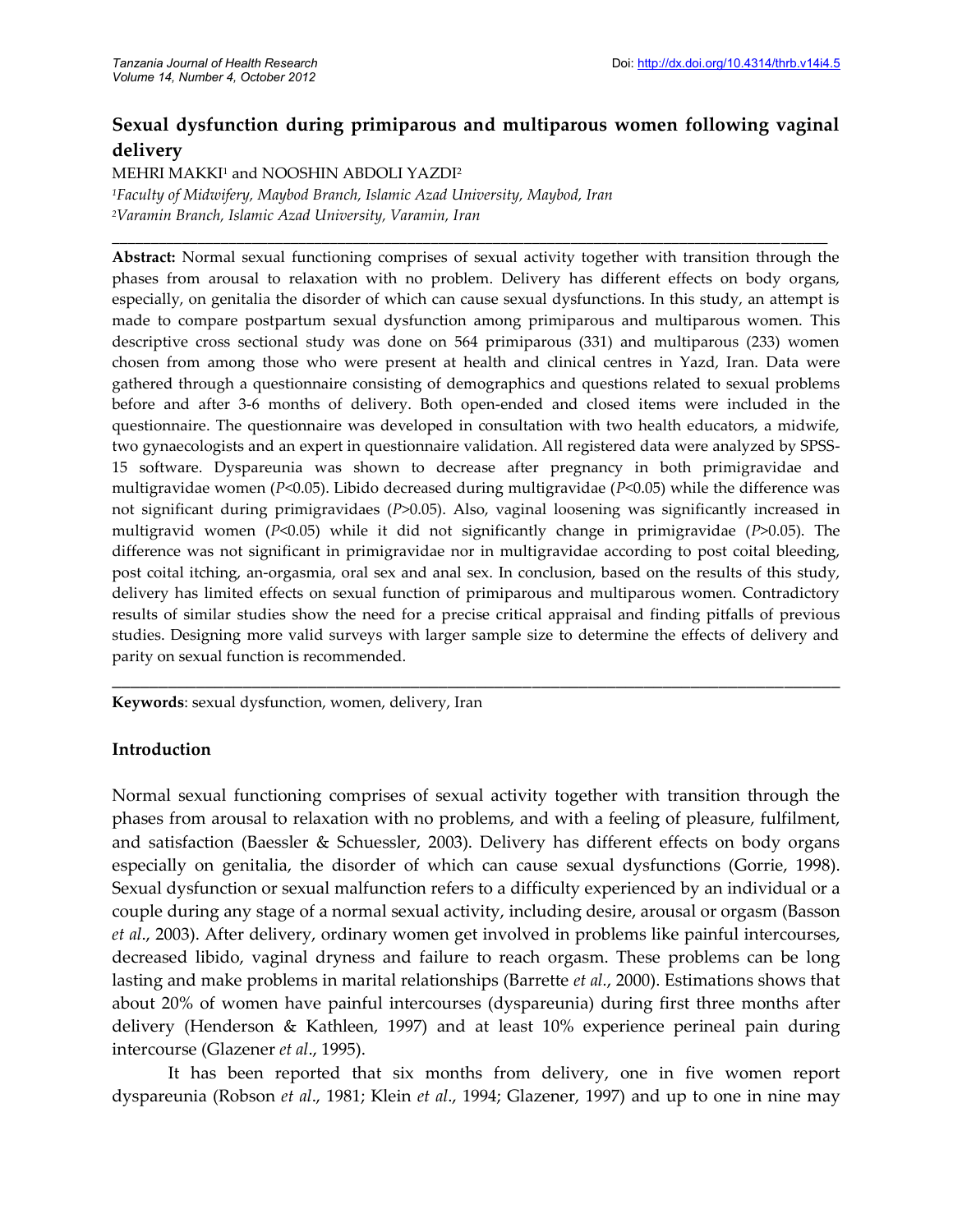not have resumed sexual activity (Barrette *et al*., 2000). Libido decreases during pregnancy until months after delivery (Forster, 1994). Surveys show that the frequency of intercourses lowers the contrast before pregnancy and the mode of delivery is related to sexual dysfunction of women after delivery (Forster, 1994). Of course painful intercourse and other sexual disorders are more prevalent among women with vaginal delivery (Forster, 1994).

Some other studies showed that sexual disorders are more prevalent in women whose delivery was done through helping forceps or vacuum.

Painful intercourse is more frequent in women with grades three or four vaginal tearing contrasting with those of grade two tearing or with episiotomy (Sleep & Grant, 1987). Also, the mode of delivery, perineal injuries and history of dyspareunia before pregnancy are related to post delivery sexual dysfunctions. In a study that surveyed on sexual dysfunctions of primiparous women before and after delivery, authors concluded that vaginal dryness, post coital bleeding, post coital itching and loose vagina were seen more before than after delivery (Barrette *et al.*, 2000).

At postpartum period, changes in sexual relationship between couples can cause problems in marital relationships. To some extent it causes dissatisfaction of sexual intercourse (Bispham, 1997), sense of fatigue and even depression (Glazener, 1997). Sexual unhappiness is one of the most important problems that couples deny because of shame; even if they feel a need for further consultation about it (Barrette *et al.*, 2000; Melissa & Frantzich, 2000) and this real need of couples is usually forgotten by health staffs. Considering the effect of sexual dysfunction on interpersonal relationship of couples and the duty of health care systems to defend the psychological health of community, detecting factors that have influence on sexual dysfunction is necessary for designing effective and functional educational programmes. There are several studies on effect of mode of delivery or comparison of nulliparity with multiparity in the context of sexual dysfunctions, but there are clearly few studies on comparison of primiparity with multiparity. Hence, this study tried to compare postpartum sexual dysfunction in primiparous and multiparous women.

# **Materials and Methods**

# *Study site and population*

This cross sectional case control study was done from June 2011 to February 2012 in health and clinical centres of Yazd in Iran. Sample size was calculated by pilot study. After piloting 100 women, prevalence of sexual disorders after delivery was detected as 52%; and based on 95% of confidence interval, study power of 90%, 400 patients were needed for the study (200 patients for each group). The patients who participated in pilot study were not included in the main study. All primiparous and multiparous (up to five children) women who were present in Yazd health and clinical centres and had term pregnancy at the time of delivery, and a period of 3-6 months had passed from their delivery were included in the study.

Sampling was carried out through contentious sampling, considering the exact date of delivery. The subjects were selected in a manner to have enough and equal numbers of cases who had passed 3, 4, 5 and six months of delivery. Women attending health and clinical centres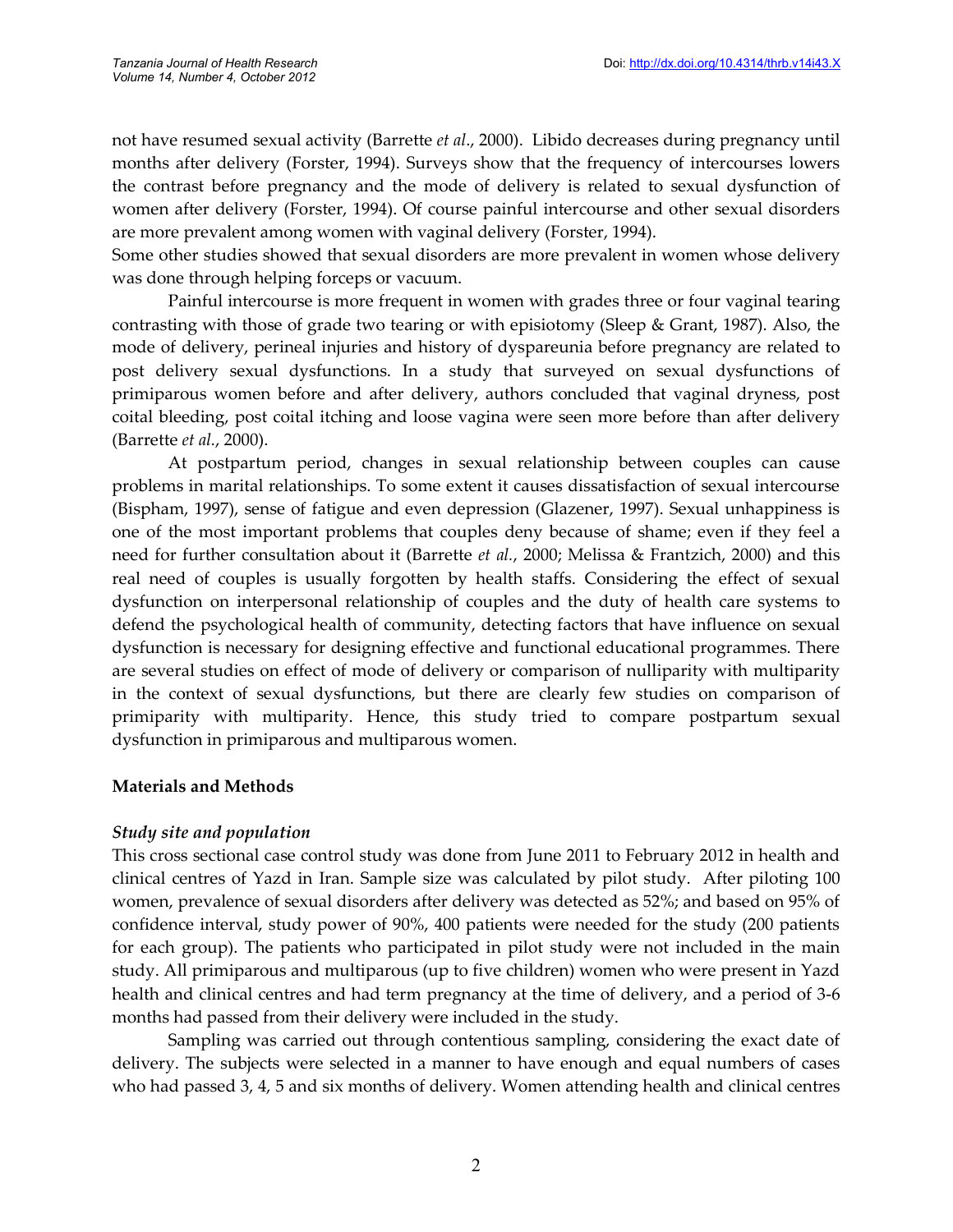of Yazd City were interviewed and those matched with inclusion criteria were selected for study after taking consent. This process was continued until the required sample size was reached.

Exclusion criteria consisted of the following situations: known underlying diseases (such as heart or pulmonary diseases) that affect on sexual function; any drugs which have effects on sexual function (e.g. anti-depressants, anti hypertensives), being far from husband because of any reasons; post-partum blue; delivery with grades three or four laceration or extensive episiotomy; infertility (male or female) or history of abortion.

# *Data collection*

During consecutive days and weeks, researchers attended the health and clinical centres and after communication with the women, identified the eligible cases for the study and after taking consent for participation in the study, gave them the questionnaire to be filled up. This process took about three months. Data were collected through a questionnaire consisting of demographics and questions related to sexual problems before and after 3-6 months of delivery. Both open-ended and closed questions were included in the questionnaire. Questions about the sexual relationships were closed with Yes or No answers. There were no follow ups and data were gathered at one section only. The questionnaire was developed in consultation with two health educators, a midwife, two gynaecologists and an expert in questionnaire validation. The validity of the questionnaire was assessed by a healthcare specialist, with its reliability being determined by piloting and measuring the related Cronbach Alpha value (Alpha=0.760). All registered data were entered into SPSS-15 software and analyzed through MacNemar test.

# *Ethical considerations*

The study received approval from Ethics Committee of the Islamic Azad University in Maybod, Iran. All study subjects provided a written informed consent.

# **Results**

A total of 564 participants were included in the analysis (331 in primiparous and 233 in multiparous groups). Mean age of participants was 20.25±4.37 in primiparous group and 22.56±4.79 years in multiparous group. Thirty three (5.44%) of all participants were illiterate, 160 (26.4%) had primary school education, 87 (14.35%) had guidance school education, 162 (26.7%) had high school education and 164 (27.06%) had academic degrees. A total of 105 primigravid participants had pain during intercourse (dyspareunia) before pregnancy, while the frequency of this problem decreased to 59 (*P*=0.001; MacNemar). In multigravid women, 70 patients had pain during intercourse the frequency of which decreased to 44 after the second delivery (*P*=0.002) (Table 1). Post coital bleeding was seen in 18 primigravid and 13 women which increased to 20 in primigravid (P=0.82) and decreased to 11 in multigravid women (P=0.80) (Table1). Also post coital itching did not significantly change before and after delivery neither in primigravid nor in multigravid women (Table1).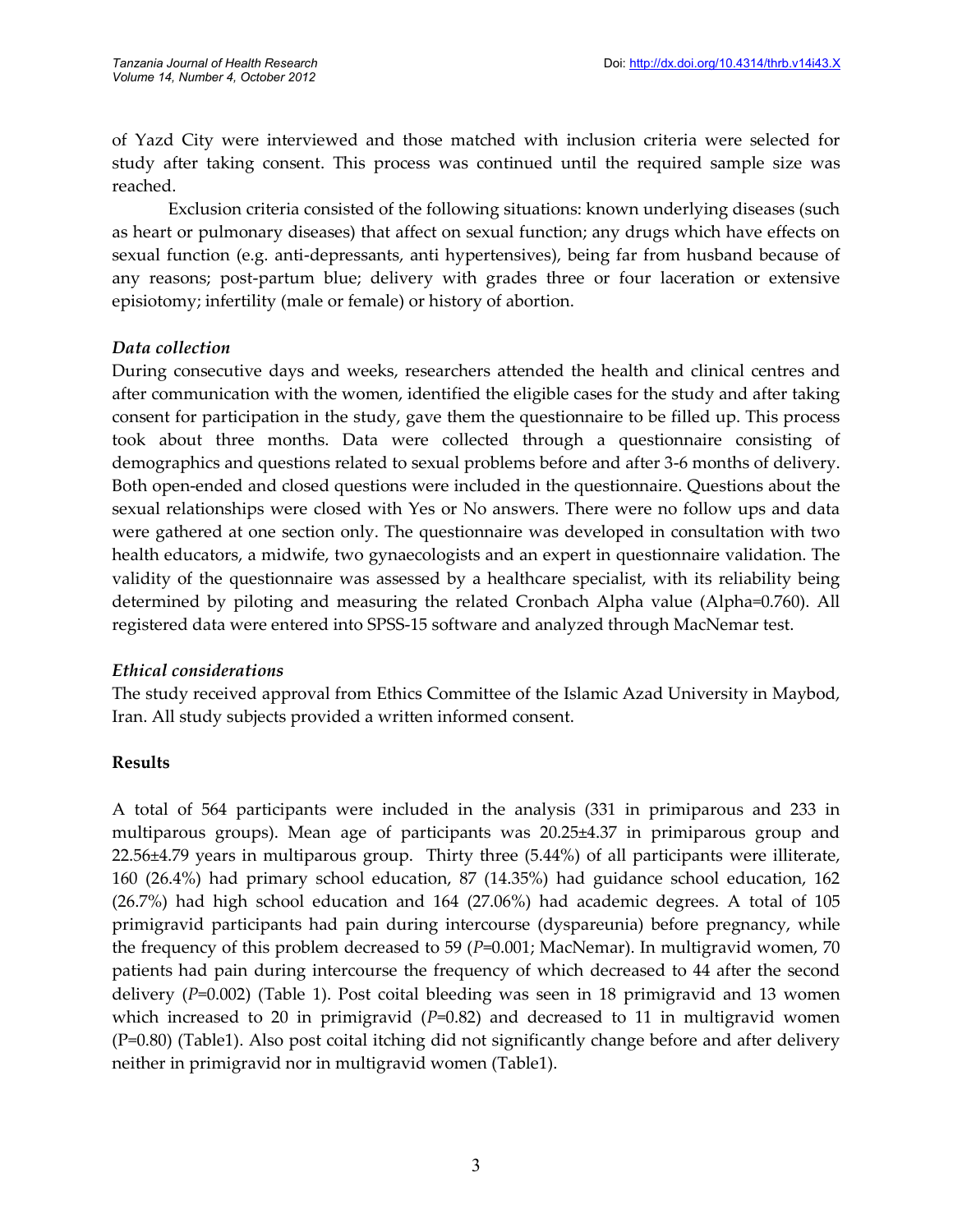Loose vagina was observed in 34 primigravid women before pregnancy, while after delivery it was detected in 37 patients (*P*=0.50). But among multigravid women, the frequency of loose vagina increased from 24 participants to 46 (*P*=0.001) (Table 1). Vaginal dryness did not significantly change in primigravid or multigravid women before and after delivery (Table1).

Low sex drive (libido) was reported in 98 primigravid women before pregnancy and 89 after delivery (*P*=0.302). Low sex drive was observed in 80 and 99 multigravid women before and after pregnancy and delivery respectively (*P*=0.004 (Table 2). An-orgasmia, oral and anal sex did not change in rate neither primigravidaes nor in multigravides before pregnancy and after delivery (Table 2).

| Variable    | Parity      | Response      | After delivery         |                  | <b>Total</b> | P-value |
|-------------|-------------|---------------|------------------------|------------------|--------------|---------|
|             |             | <b>Before</b> | $\mathbf{N}\mathbf{o}$ | Yes              |              |         |
|             |             | pregnancy     |                        |                  |              |         |
| Dyspareunia | Primiparous | No            | 207                    | 19               | 226          |         |
|             |             | Yes           | 65                     | 40               | 105          | 0.001   |
|             |             | Total         | 272                    | 59               | 331          |         |
|             | Multiparous | No            | 142                    | 21               | 163          |         |
|             |             | Yes           | 47                     | 23               | $70\,$       | 0.002   |
|             |             | Total         | 189                    | 44               | 233          |         |
| Post-coital | Primiparous | $\rm No$      | 301                    | 11               | 312          | 0.824   |
| bleeding    |             | Yes           | 9                      | 9                | 18           |         |
|             |             | Total         | 310                    | 20               | 330          |         |
|             | Multiparous | No            | 211                    | $\overline{7}$   | 218          | 0.804   |
|             |             | Yes           | 9                      | $\overline{4}$   | 13           |         |
|             |             | Total         | 220                    | 11               | 231          |         |
| Post-coital | Primiparous | No            | 253                    | 16               | 269          |         |
| itching     |             | Yes           | 17                     | 43               | 60           | 1.00    |
|             |             | Total         | 270                    | 59               | 329          |         |
|             | Multiparous | No            | 164                    | 22               | 186          | 0.417   |
|             |             | Yes           | 16                     | 28               | 44           |         |
|             |             | Total         | 180                    | 50               | 230          |         |
| Vaginal     | Primiparous | No            | 288                    | $\boldsymbol{6}$ | 294          |         |
| loosening   |             | Yes           | 3                      | 31               | 34           | 0.508   |
|             |             | Total         | 291                    | 37               | 328          |         |
|             | Multiparous | No            | 183                    | 22               | 205          | 0.001   |
|             |             | Yes           | $\boldsymbol{0}$       | 24               | 24           |         |
|             |             | Total         | 183                    | 46               | 229          |         |
| Vaginal     | Primiparous | No            | 280                    | 11               | 291          |         |
| dryness     |             | Yes           | 12                     | 24               | 36           | 1.00    |
|             |             | Total         | 292                    | 35               | 327          |         |
|             | Multiparous | No            | 186                    | 15               | 201          | 0.424   |
|             |             | Yes           | $10\,$                 | 19               | 29           |         |
|             |             | Total         | 196                    | 34               | 230          |         |

**Table 1: Frequency of dyspareunia, post coital bleeding, post coital itching, vaginal loosening and vaginal dryness in groups of study**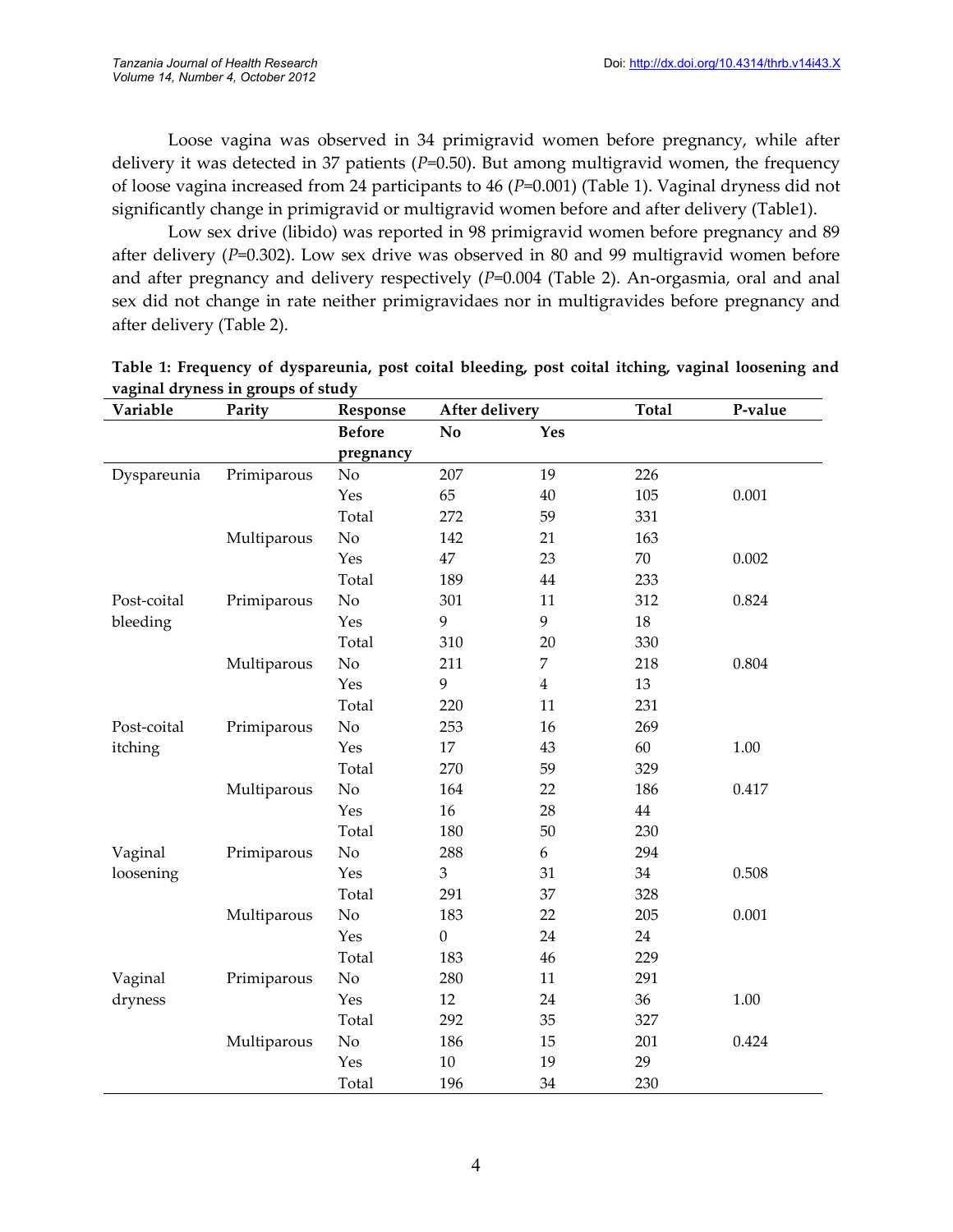| Variable       | Parity      | Response      | After delivery |                | <b>Total</b> | P-value |
|----------------|-------------|---------------|----------------|----------------|--------------|---------|
|                |             | <b>Before</b> | No             | Yes            |              |         |
|                |             | pregnancy     |                |                |              |         |
| Lack of libido | Primiparous | No            | 205            | 27             | 232          |         |
|                |             | Yes           | 19             | 79             | 98           | 0.302   |
|                |             | Total         | 224            | 106            | 330          |         |
|                | Multiparous | $\rm No$      | 123            | 29             | 152          | 0.004   |
|                |             | Yes           | 10             | 70             | 80           |         |
|                |             | Total         | 133            | 99             | 232          |         |
| An-orgasmia    | Primiparous | No            | 174            | 17             | 191          | 0.584   |
|                |             | Yes           | 13             | 125            | 138          |         |
|                |             | Total         | 187            | 142            | 329          |         |
|                | Multiparous | $\rm No$      | 113            | 17             | 130          | 0.17    |
|                |             | Yes           | 9              | 92             | 101          |         |
|                |             | Total         | 122            | 109            | 231          |         |
| Anal sex       | Primiparous | No            | 304            | $\mathfrak{Z}$ | 307          | 0.508   |
|                |             | Yes           | 6              | 13             | 19           |         |
|                |             | Total         | 310            | 16             | 326          |         |
|                | Multiparous | No            | 213            | $\overline{4}$ | 217          | 1.00    |
|                |             | Yes           | $\overline{4}$ | $10\,$         | 14           |         |
|                |             | Total         | 217            | 14             | 231          |         |
| Oral sex       | Primiparous | No            | 295            | 9              | 304          | 0.424   |
|                |             | Yes           | 5              | 14             | 19           |         |
|                |             | Total         | 300            | 23             | 323          |         |
|                | Multiparous | No            | 211            | $\,8\,$        | 219          | 0.23    |
|                |             | Yes           | $\overline{4}$ | $\overline{7}$ | 11           |         |
|                |             | Total         | 215            | 15             | 230          |         |
|                |             |               |                |                |              |         |

#### **Table 2: Frequency of lack of libido, an-orgasmia, oral sex and anal sex in groups of study**

#### **Discussion**

Normal sexual functioning comprises of sexual activity together with transition through the phases from arousal to relaxation with no problems. Ordinary women after delivery get involved in problems like painful intercourse, decreased libido, vaginal dryness and failure to reach orgasm. These problems can be long lasting and cause problems in marital relationships (Barrette *et al.*, 2000; Baessler & Schuessler, 2003). Based on our study dyspareunia was shown to decrease after pregnancy in both primigravid and multigravid women. Libido decreased during multigravid while the difference was not significant during primigravid. Also, vaginal loosening was significantly increased in multigravid women while it did not significantly change in primigravids. The difference was not significant in primigravidaes nor in multigravides according to post coital bleeding, posts coital itching, an-orgasmia, oral sex and anal sex.

In a recent study on sexual problems among 160 primiparous women, painful penetration, dyspareunia, itching after intercourse, lack of vaginal lubrication, loss of sexual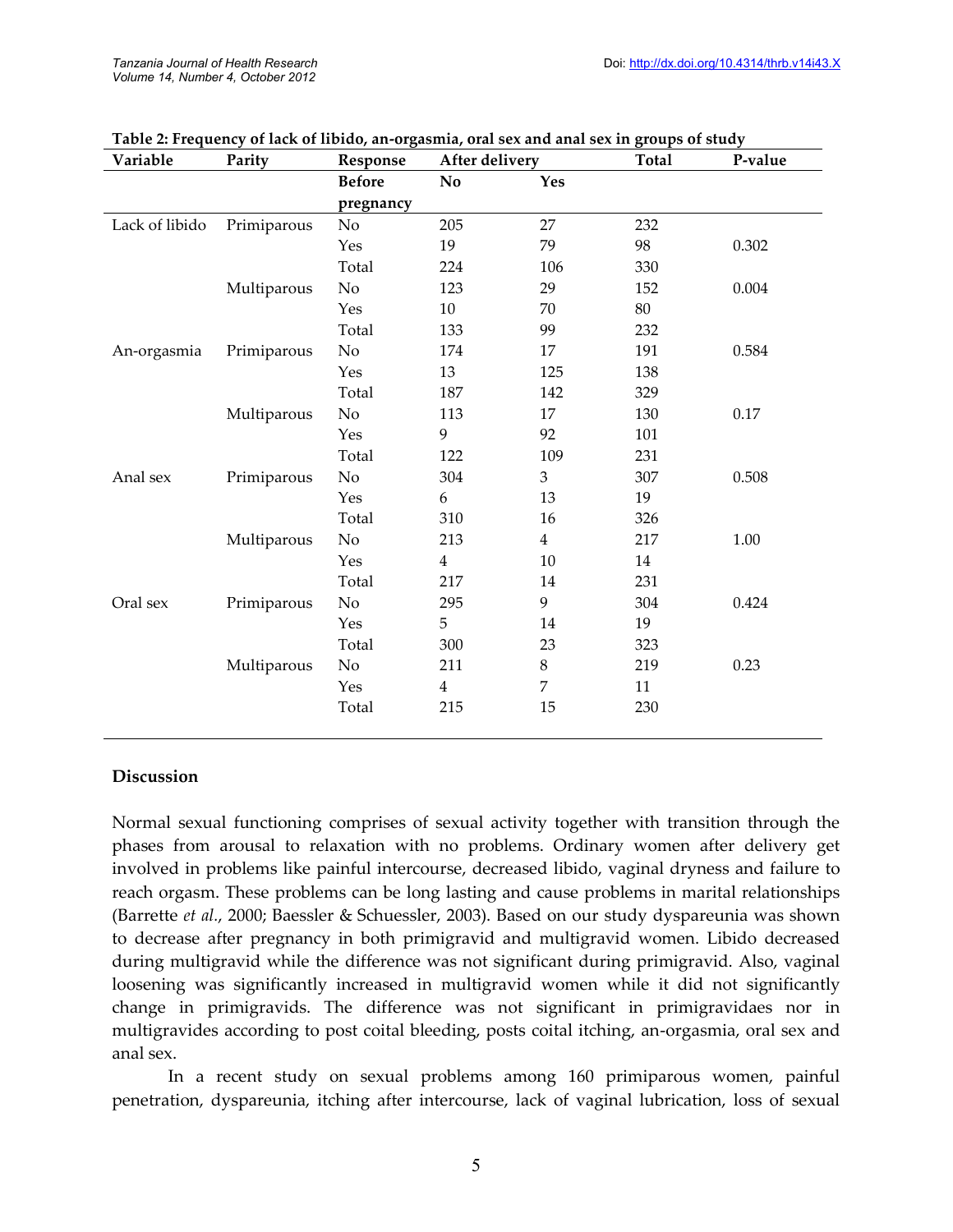desire, difficulty in reaching orgasm and anal sexual relation increased after delivery (Nikpour *et al.*, 2006). The present study only reported significant difference in dyspareunia which decreased after delivery. In another study by Asadzadeh *et al*. (2011), results showed that sexual problems were higher in women with normal vaginal delivery than with caesarean and also were higher in patients with normal vaginal delivery before pregnancy than after delivery (Bolurian *et al*., 2007). Similar results have been reported from a study by Safarinejad *et al*. (2009). In contrary, Klein et al. (2009 found that there was no significant difference in sexual function 12-18 months after childbirth between women who delivered vaginally without episiotomy, heavy perineal laceration, or secondary operative interventions and women who underwent elective caesarean section.

In a study in Mexico (Solana-Arellano *et al*., 2008) involving 304 women during 60-180 days after child birth, dyspareunia was related to complications with episiotomy and its possible sequelae, such as infection, episiorrhaphy dehiscence, and constricted introitus. However, the results of our current study did not support such difference. The participants of the study in Mexico had passed a period of 60-180 days after delivery, while the participants of this study had spent 3-6 months period after childbirth. In fact our study population had passed at least three months of delivery while some of patients in the Mexico study passed only two months from child birth. It is possible that effect of episiotomy scar be remained during third month after delivery and the effect of these patients` responses affected on the results of that study.

Findings of a study by Witting *et al*. (2008) showed that multiparous women had less orgasm problems compared to nulliparous women. Nulliparous women had more pain problems and were sexually less satisfied compared to women with children, regardless the number. These results are also different from the results of present research, because no significant difference was found in orgasm. Although a significant lower libido was found among multiparous there was no difference among nulliparous women.

Barrett *et al*. (2000) investigated the impact of childbirth on the sexual health among primiparous women by a cross sectional study. Results showed that during the first three months after delivery, 83% of the participants experienced sexual problems compared to 38% who experienced the problems before pregnancy. Dyspareunia was also higher in patients with vaginal delivery. However, after six months, the association between mode of delivery and sexual disorders was not significant (Barrett *et al*., 2000). These results are not concomitant with our results.

As observed, the results of different studies are inconsistent. These contradictory results can be due to several factors like sampling, weakness of exclusion criteria, weakness of self report questionnaires because of potentially increased recall bias, having no right conception to discriminate between different sexual complaints that can make another confounding bias and also difference in the situation of delivery in several patients. Most of these articles did not introduce any classification of the patients` severity of delivery. This is also due to the study method as most of these studies were retrospective and there were no such information in hospital documents. In conclusion, based on our study delivery has limited effects on sexual function among primiparous and multiparous women. Designing more valid surveys with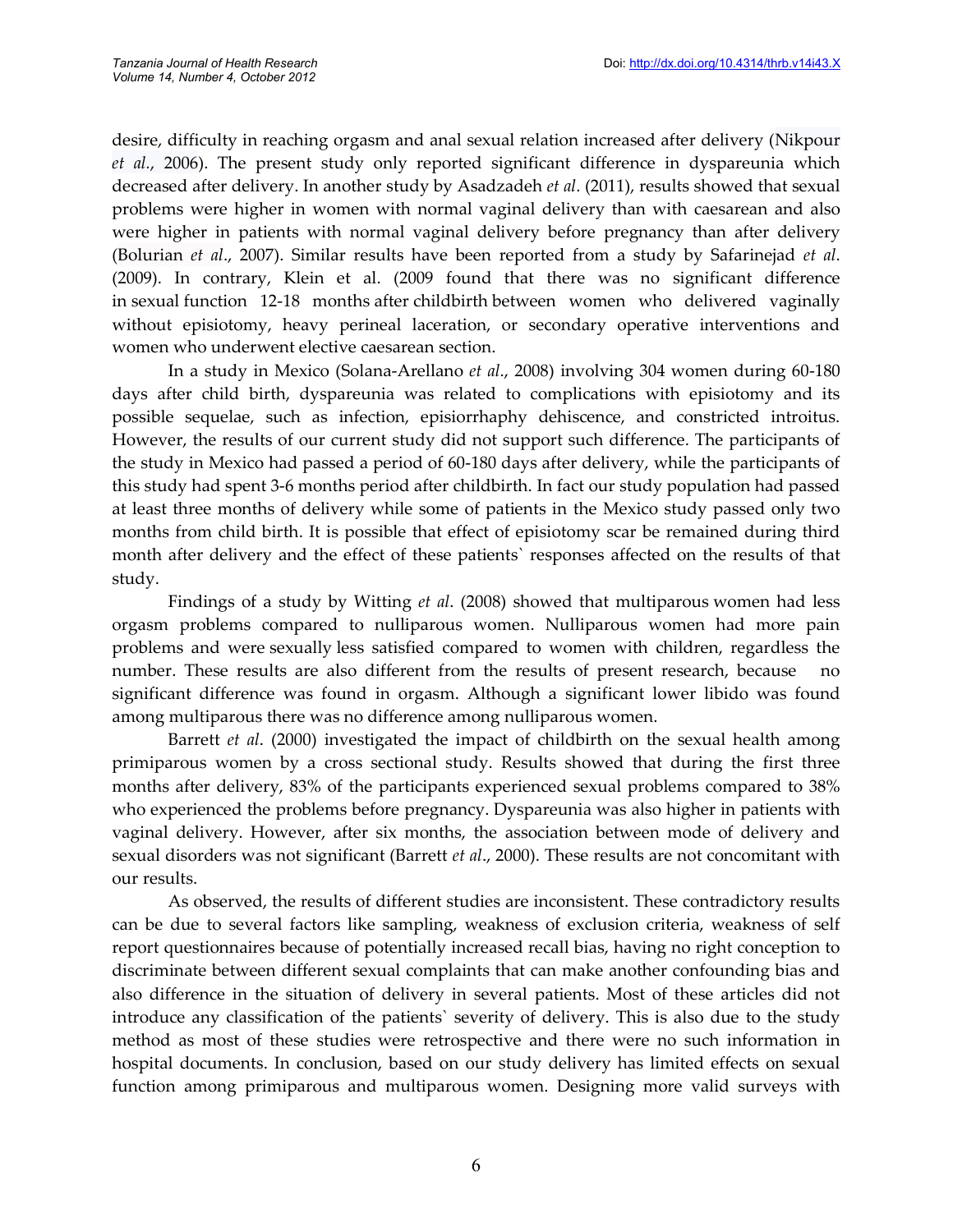larger sample size to determine the effects of delivery and parity on sexual function is recommended.

#### **Conflict of interest**

Not declared

#### **Acknowledgements**

This study received financial support from Islamic Azad University, Meybod Branch. The authors would like to thank all women who participated in this study for their patience and trust.

#### **References**

- Asadzadeh, F., Mashoufi, M., Homayounfar, N., Imanpour, M., Azimi, S., Soltani, R. (2011) Comparison between satisfaction on sexual relationship after normal vaginal delivery (NVD) and caesarean. *Iranian Journal of Health & Care* 13, 41-46.
- Baessler, K. & Schuessler, B. (2003) Childbirth-induced trauma to the urethral continence mechanism: Review and recommendations. *Urology* 62, 39–44.
- Barrett, G., Pendry, E., Peacock, J., Victor, C., Thakar, R. & Manyonda, I. (2000) Women's sexual health after childbirth. *BJOG* 107, 186-195.
- Bispham, A. (1997) Sex after babies. *Family Medicine Journal* 1, 25-27.
- Basson, R., Leiblum, S., Brotto, L., Derogatis, L., Fourcroy, J., Fugl-Meyer, K., Graziottin, A., Heiman, J.R., Laan, E., Meston, C., Schover, L., van Lankveld, J. & Schultz, W.W. (2003) Definitions of women's sexual dysfunction reconsidered: advocating expansion ad revision. *Journal of Psychosomatic Obstetrics & Gynecology* 24, 221-229.
- Bolurian, Z., Rakhshani, Z., Rakhshani, M.H. (2007) Pregnancy, gender and its relationship with quality of sexual relations. *Iranian Journal of Obstetrics, Gynecology and Infertility* 9, 79-84.
- Forster, C. (1994) Psychological and sexual changes after the cessation of breast-feeding. *Obstetrics & Gynecology* 84, 872-76.
- Glazener, C. (1997) Sexual function after childbirth: women's experiences, persistent morbidity and lack of professional recognition. *British Journal of Obstetrics and Gynaecol*ogy 104, 330–335.
- Glazener, C.M., Abdalla, M., Stroud, P., Naji, S., Templeton, A. & Russell, I.T. (1995) Postnatal maternal morbidity, extent: causes, prevention and treatment. *BJOG* 102, 282-287.
- Gorrie, M. (1998) *Foundations of Maternal Newborn Nursing*, 2nd ed. Philadelphia: W.B. Saunders Co, 269.
- Henderson, C. & Kathleen, J. (1997) *Essential Midwifery*, 2nd ed. London, Mosby Ltd, 300.
- Klein, M., Gauthier, R., Jorgensen, S., Robbins, J., Kaczorowski, J., Franco, E.D. (1994) Relationship of episiotomy to perineal trauma and morbidity, sexual dysfunction, and pelvic floor relaxation. *American Journal of Obstetrics & Gynecology* 171, 591–598.